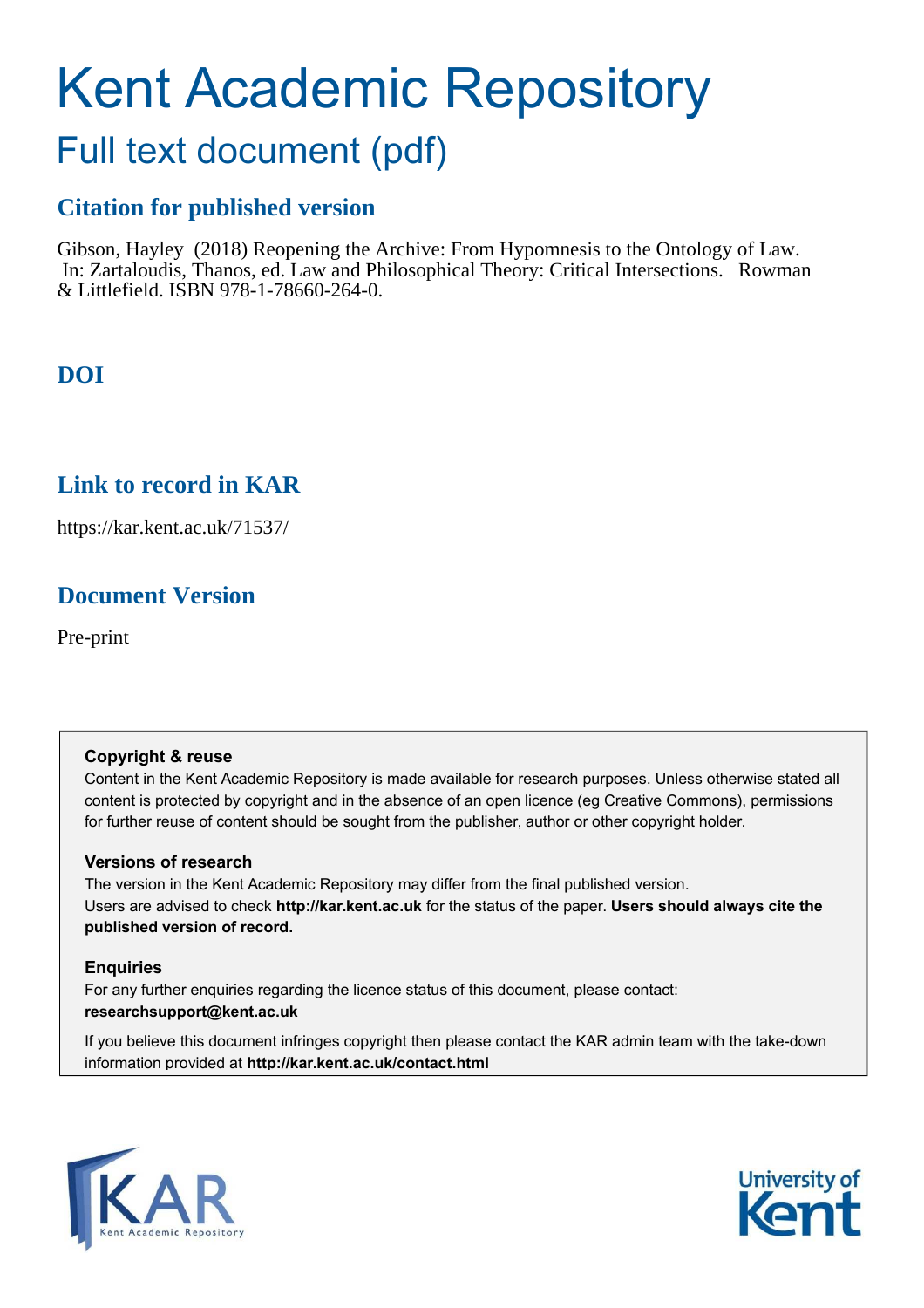#### **Reopening the Archive: From Hypomnesis to Legal Ontology**

For some time now, there has been a quietly flourishing literature on the theoretical question of 'law and the archive'; and yet it is lamented<sup>1</sup> that perhaps the most important homage to the archive by a 'juridical thinker<sup>2</sup> has been underused to date in legal circles. Archive Fever, Derrida's 1994 address to the Freud Society, finds itself consigned, or at least subject to the threat of consignment, to an encompassing legal forgetfulness. And perhaps there is good reason – even an injunction? – not to forget that address, even when it is being dispensed with. It will be the unfulfilled objective of this essay to furnish such an injunction with some justification, by asking two ancillary questions: how might the relationship between law and archive be rethought following a particular reading of Archive Fever – one in which the deconstruction of the Freudian archive is excavated for its legal potential? And, secondly, might this particular approach allow some form of engagement with – which is not the same thing as a 'deconstruction of' (there is plenty of this) – the project of modern law? Not only insofar as the latter must, I think, be defined by its unceasing effort to establish a legal ontology; but also because any juxtaposition of precisely these entities ('law' and 'the archive') must necessarily beg the same question.

#### **Recalling Law and the Archive**

In Files, the late Cornelia Vismann's beautiful genealogy of the law, there emerges a history of the archive, in its various manifestations, as a supplement to the law. Investigating "how files control the formalization and differentiation of the law," how they "process the separation of the law into authority and administration,"<sup>3</sup> Vismann posits a theory of the archive as the constant and constitutive barrier that is always situated "before the law" in the Kafkian sense: prohibiting access to, and yet compelling us towards, the hollow, often cavernous recesses which contain, disguise and suggest the ambiguous power of the law. As Thanos Zartaloudis explains, this investigation places the archive not only before the law, but also beside it, to the extent that the 'para-legal' archive invites an analogy with Giorgio Agamben's development of theological oikonomia<sup>4</sup>. The latter envisions a vacancy at the centre of sovereign power, which is nevertheless exercised through governmental apparatus in a bipolar system in which the being and praxis of sovereign power are separated but functionally articulated in an economy<sup>5</sup>. Likewise, Vismann's archive performs the ministerial function through which, despite its intangible and inaccessible nature, the law is be glimpsed, or suggested: files "lay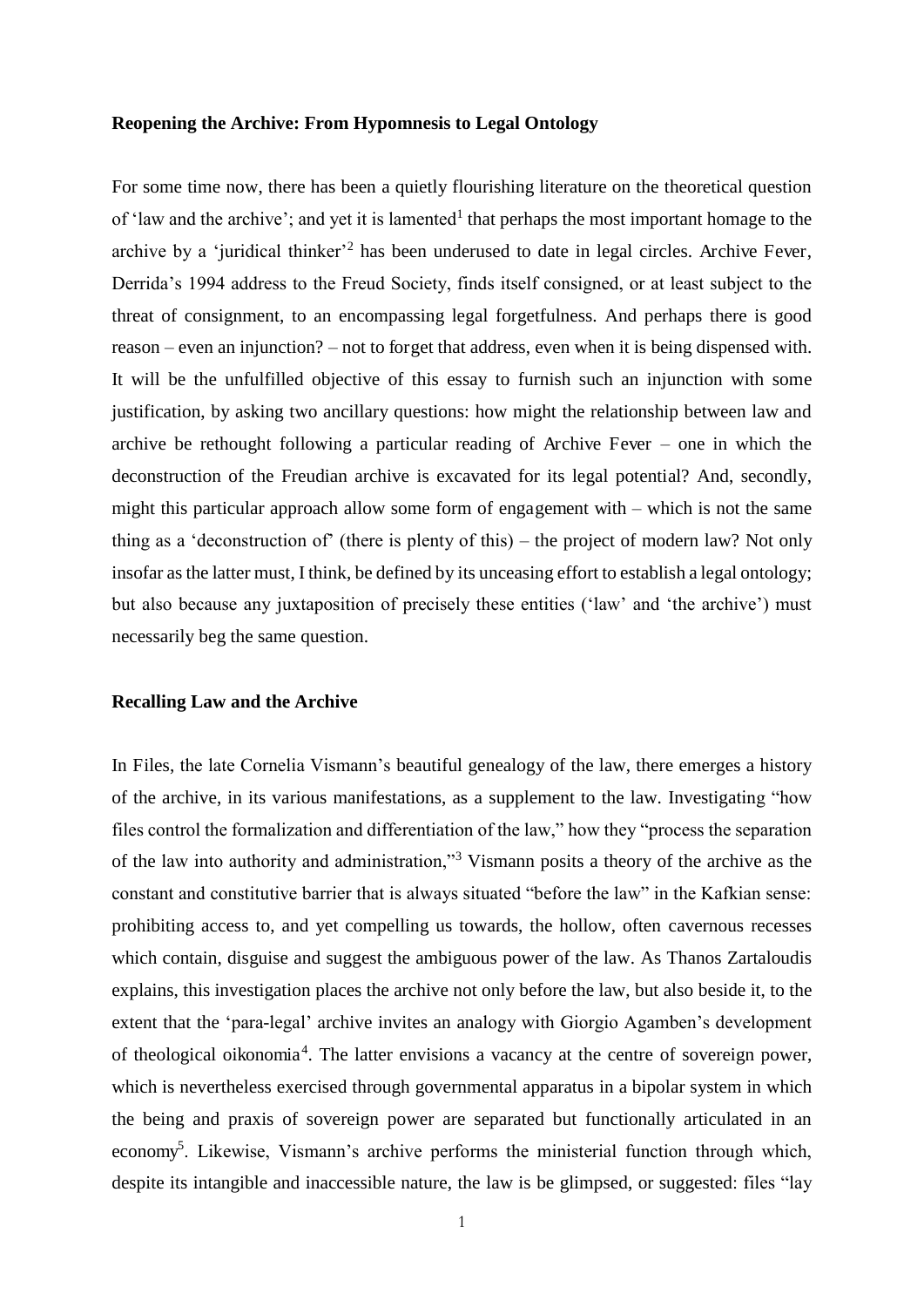the groundwork for the validity of law, they work toward the law, they establish an order that they themselves do not keep" 6 . This ministerial function – which takes its form in the preamble, the barrier and the chancery – is possessed of a powerful ambiguity: it is a "legal twilight zone" in which the violence of the law is carried out, and in which "the law encounters writing and decides about the distinctions that are performed in the symbolic"7. Importantly, this placing of the law beside the archive contemplates (while, of course, problematising) a distinction between law on one hand and archive on the other:

"[the law] works with them [files] and creates itself from them…it operates in a mode of difference that separates it from the varying formats of files"<sup>8</sup>

This 'difference', however, flies in the face of Derridean différance; and Vismann's genealogy of law and files sits uneasily beside Derrida's 'juridical' archive. While Vismann is aware of Archive Fever, she makes only sparse reference to Derrida's essay in Files. In a later piece<sup>9</sup>, however, she will address the essay more directly, making the observation that Derrida's grammatological account of the archive is "indifferent to the history of archives"<sup>10</sup> and, by extension, her own earlier genealogy.

Vismann's point of departure here is Derrida's reliance, early in the essay, upon the Greek word arkhé (commencement), in light of which he explores the etymological similitude of archons (those with authority to interpret the law) and arkheia (archives). Such a similitude is suggestive of a nexus between the interpretive commencement of the law and the form of the archive. [Linking example of Derrida's thesis on law; similarity with archive as something which entails decision and precedent] "Derrida presents [the archive] as a form of law"<sup>11</sup>.

But this, Vismann argues, is to "disregard[…] something in the genesis of the rule of law from the archive which could be called the imperial factor<sup>"12</sup>. While Derrida, in Vismann's reading, renders the interpretation of archives commensurate with ruling authority and thus invests the archive with the source of the law in the sense of the 'rule of law'; a more comprehensive history of 'law and the archive' will reveal that it is not until the Imperial Roman tradition that we witness an "ascertainable moment in time when the archive becomes the rule of law"<sup>13</sup>. To begin with, the Greek arkhé does not coincide with any habitual practice of consulting archives as sources of law; moreover, explains Vismann, there is a telling event, in the  $6<sup>th</sup>$  century, when Justinian "ordered a complete review of the archives' legal texts so that no lawyer after him would have to refer to the archives ever again" – in short, it is at this point that "[t]he archive had become text" and "[t]he archive texts summarized in codified form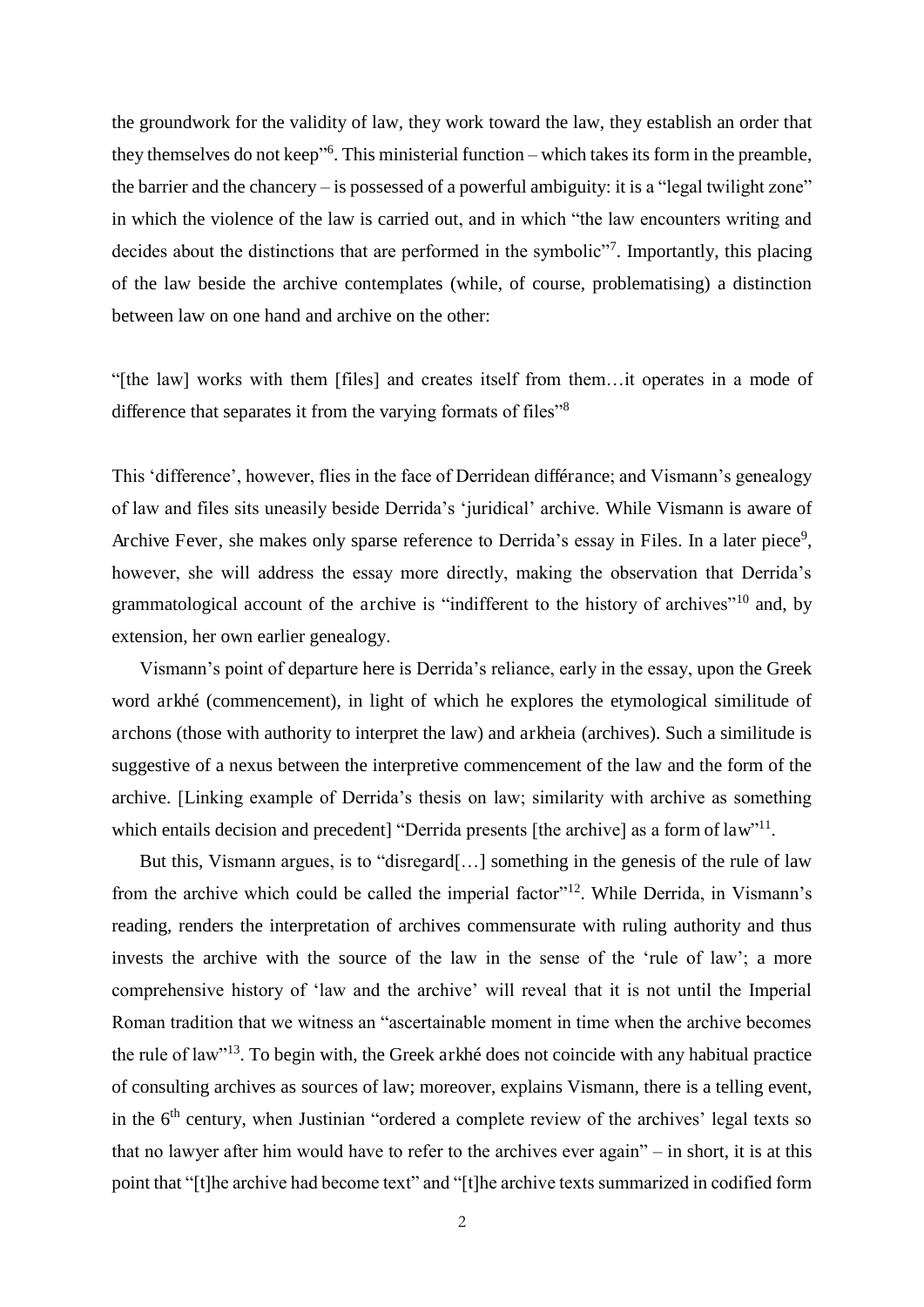became the law"<sup>14</sup>. "From a legal historical perspective," Vismann concludes, "the conjunction of rule and law begins after reference to archived texts has been abolished"<sup>15</sup>: as a result, the possibility of referring to a beginning that is endowed with law (the possibility, that is, of law being founded upon a legal rule as opposed to more the simple political authority that invests archons with the right of interpretation) depends precisely on the historical moment in which the archives are consolidated, transformed into the rule of law but losing in the process their 'archival' character. Derrida is in error, then, when he equates the archive with the law, and when he reads both 'rule' and 'law' into the concept arkhé.

For Vismann, this equivalence of law and archive could only have taken its cue from the law of the archive, namely that "it precedes"<sup>16</sup>. From the observation that the archive and the law are similar in structure and function, we are led to the apparently contentious conclusion that "[t]he abstract law is nothing but a virtual archive; it precedes the individual case just as the archive texts precede current ones<sup>"17</sup>. It would appear, then, that the structure of "precedent" is not a sufficiently juridical motif with which to justify the "convergence of law and archive", precisely where history indicates, to the contrary, their mutual exclusion in the Justinian event. This event notwithstanding, however; surely an ontological, if not a Foucaultian, anxiety must niggle at this thread of reasoning: for surely this history is only possible on the basis of an apparent distinction between "law" and "archive" in the first place; and (to further compound the issue) between "law" and something called "abstract law" in the second. What, one might ask, is the status of this "law" that is neither "abstract" nor commensurate with "archive"?<sup>18</sup>

Any demand for a legal ontology is overshadowed by the more pressing matter of methodology in this later essay (if not in Files). Importantly: it is not that Archive Fever is without value, for Vismann; but that it is one of at least two available methods. To the science of arkhé-logy, "the science of the commencement" which, seemingly more appropriately in Heideggerian fashion "reads a beginning (arkhé) back into the origins and thus arrives unmistakenly at the rule of law," she opposes (and is a proponent of) "an archive archaeology" which "steps out of the symbolic order" referring to "that which does not speak, the space of the archive…"<sup>19</sup>. Putting aside for the moment the fact that Derrida had, long before Archive Fever, addressed the problems inhering in any archaeology of silence<sup>20</sup>, the iustification for this opposition for Vismann appears to lie in the grammatological incapacity to grapple with the "[m]aterial conditions, such as lack of space and fired clay" that dictate the relationship of archives to the law; but which are precisely conditions "fall[ing] outside the perception of a juridical thinking of the archive."<sup>21</sup>. Too much law, then; and too little materiality – this is the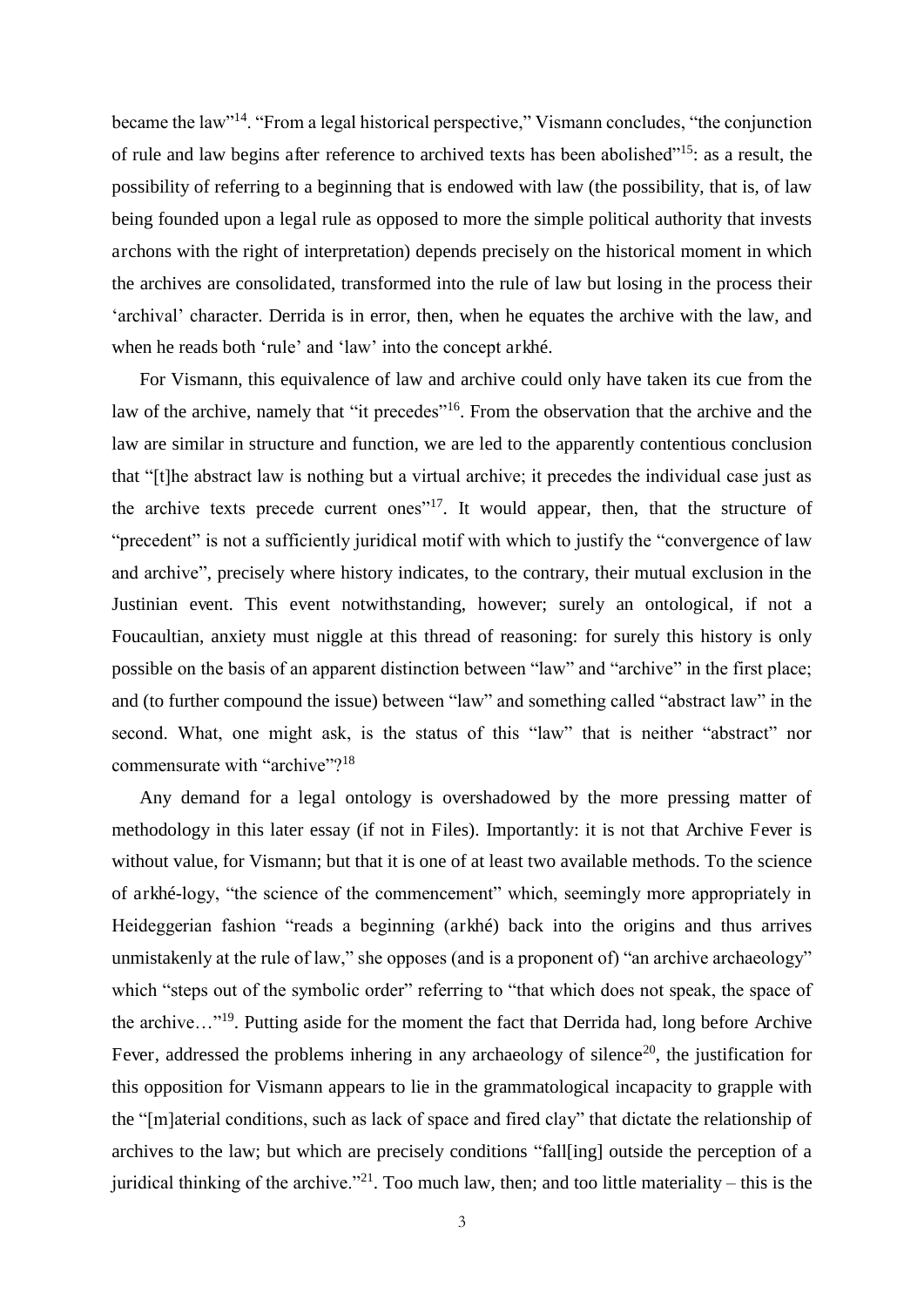sacrifice undertaken by a grammatological account of the archive. By contrast, Vismann's genealogy would reveal point of emergence of the 'rule of law', which is to say, the selfperpetuating, self-containing capacity of rules upon which the very existence of the modern law now relies and over which its postulates must agonise: the journey through archival materiality thus pre-emptively usurps the quest for legal ontology.

In what remains of this essay, I will consider precisely these two, related, problems – legal ontology and 'materiality' – in contemplation of the juridical archive of Archive Fever. In the first place, the archival structure, I will argue, is necessary to, and prefigured in, the law, in its modern (and arguably only) incarnation<sup>22</sup>: a self-generating and self-referential system of norms perpetuated in accordance with the rule of law, with the ever-present possibility of referring 'back' and writing anew. To establish this point is to turn Vismann's critique on its head: we must determine the archival nature of "the law" first, if we are to use it at all – let alone to investigate its coexistence with media. Incidentally, to follow a path through deconstruction to the question of archival-legal ontology is all the more pressing since it stands in the shadow of the already-identified achievement of Files in providing an (Agambian) oikonomic model of the differentiated, yet economically coupled, law-and-archive, in which "the formal self-generativity of the so-called modern form of law … reproduces further the myth of self-emergence through the apparatuses of its recording devices" $^{23}$ .

Secondly, moreover, I am mindful that the very point of deconstruction's 'juridical thought' is to distinguish law, the "programmable application or unfolding of a calculable process" which "might be legal" but "would not be just"<sup>24</sup> from justice: that which awaits us and commands us under pain of urgency to decide on the particular, and yet which is therefore only approximated in the (im)possible decision to "go through the ordeal of the undecidable", something "foreign to the order of the calculable and the rule"<sup>25</sup>. What avenue of inquiry could possibly remain in respect of this calculable order, which exists only as a generative antithesis to 'deconstruction as justice'? Both of these points, I think, might find some comfort in the development in Archive Fever, and related Derridean texts, of something of a rejoinder to association of archival science and 'materiality'. It is necessary to begin again, not with arkhé, but with another, similarly complex term – hypomnesis : "[l]et us never forget," Derrida warns, "this Greek distinction between mneme or anamnesis on the one hand, and hypomnema on the other. The archive is hypomnesic<sup> $26$ </sup>. In doing so, I will endeavour to revive a theme that has been forgotten in the extant discourse; and which shall have already 'justified' the re-opening of Derrida's archival text<sup>27</sup>.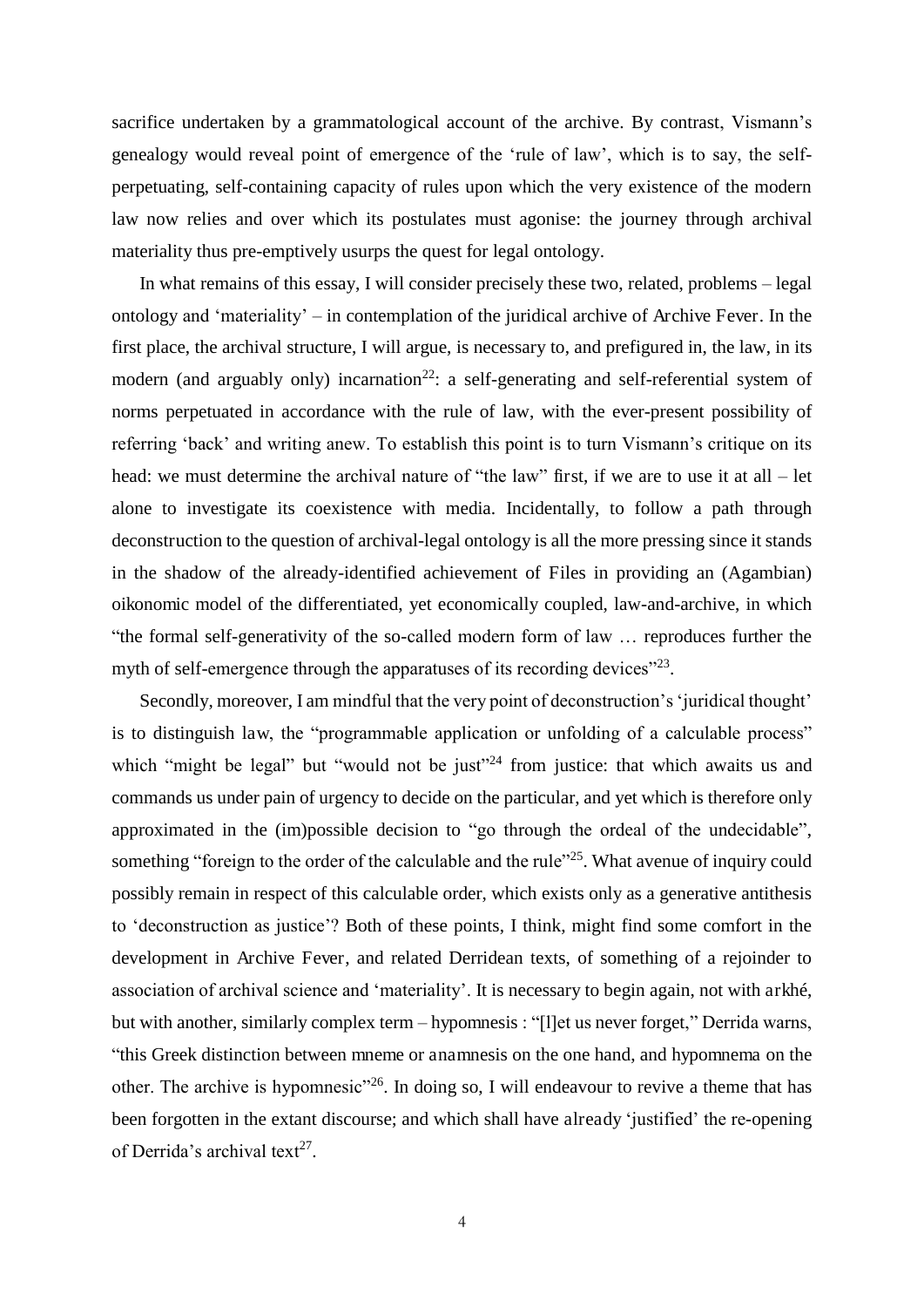#### **Death Drive, or 'the Violence of Forgetting'**

If the legal discourse addressing Archive Fever is sparse, the acknowledgement in that discourse of the psychoanalytic theme of the essay is virtually non-existent<sup>28</sup>. This is surprising. Admittedly, Derrida says, Freud had no 'concept' of the archive any more than we  $do^{29}$ ; but nevertheless "Freudian psychoanalysis proposes a new theory of the archive; it takes into account a topic and a death drive without which there would not in effect be any desire or any possibility for the archive"<sup>30</sup>. This is to state matters quite boldly; but it is further surprising that legal discourse does not associate this 'death drive' which makes the archive possible with the question of the law, particularly of legal violence. Renisa Mawani, for example, delivers a "material reading of law as archive" which, she explains, "requires a reading of Derrida's... meditations on the archive alongside and through 'Force of Law'<sup>31</sup>. Mawani's point here is to identify the 'double logic of violence' inherent in the archive as she reads it – a reading that would align the archival function of the law with the memorial or ideological function of the State, in particular the colonial State. While my assimilation of law and archive will be narrower and independent from State theory (which, epistemologically, is to complicate things somewhat), this is an appropriate analogy. Derrida explicitly says of the archive that "it has the force of law", and the Benjaminian Critik der Gewalt provides a gloss to that force, even in Archive Fever, which is concerned with "the violence of the archive itself, as archive, as *archival violence..."*:

"…every archive…is at once institutive and conservative. Revolutionary and traditional. An eco-nomic archive in this double sense: it keeps, it puts in reserve, it saves, but in an unnatural fashion, that is to say in making the law (nomos) or making people respect the law…"<sup>32</sup>

In essence, archival violence reflects the interplay between the legal violence of Benjamin's critique: one must preserve the archive in order to make an 'initial' authoritative interpretation; and such an interpretation is always slightly out of line with hitherto recorded precedent, a fresh interpretation and a new inscription each time. And this double violence is set in motion in memory as for law according to precisely the same deconstructive spirit that animated Force of Law: namely, the rejection of logocentrism, of 'presence'. Just as there is no authorisation, by any 'anterior legitimacy' of the originary violence that founds the law, there is no possibility in the psychoanalytic context of a spontaneous memory, no possibility of gaining access to the origin of memory, to the lived experience: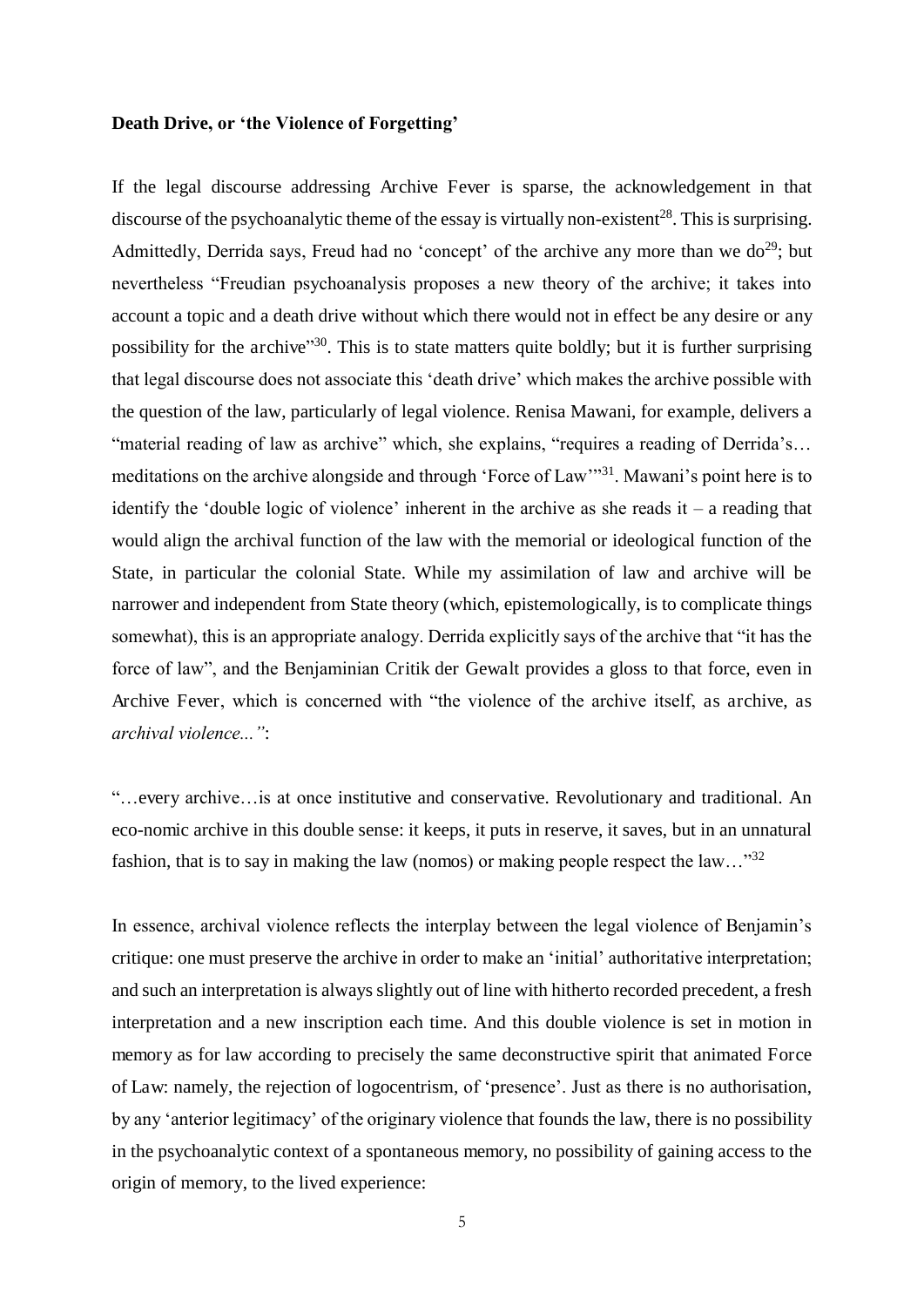"the archive, if this word or this figure can be stabilized so as to take on a signification, will never be either memory or anamnesis as spontaneous, alive and internal experience. On the contrary: the archive takes place at the place of originary and structural breakdown of the said memory"<sup>33</sup>.

The absence of the internal experience, like the absence of the legal origin, necessitates an incessant procedure whereby the archive is 'selected', imprinted, its material recalled. Notably, this is not a question of straightforward recall: although "the word and the notion of the archive seem at first, admittedly, to point towards the past, to refer to the signs of consigned memory, to recall faithfulness to tradition,"<sup>34</sup> the archive, presumably for want of origins, operates differently: "[i]t is a question of the future, the question of the future itself, the question of a response, of a promise and of a responsibility for tomorrow"<sup>35</sup>. Another parallel, then, with the promise ("perhaps") of justice that comes with the deconstruction of the law; but one in which it is now the past, and not justice to the particular, that may, one day, be redeemed; and aside which we place the interpretive force of the archivist-archon, always both falling short of true mnesis and acting upon this responsibility to execute every archival inscription regardless.

 But what is it, then, that compels this interplay of archival violence, of past and future? It is this question, I think, that ushers in the commensurability of 'archive' and 'law'; and I think that they key can be found in Derrida's conjuring, at the same time as analysing archival violence, of the pseudo-Freudian 'death drive'. In Beyond the Pleasure Principle, Freud finally capitulated to theories of a death instinct (advanced in its most sophisticated form by Spielrein<sup>36</sup> some decade earlier), stating that *"the aim of all life is death"* and that the human instinct is to "return to the inanimate state"<sup>37</sup>. This instinct stands opposite the conservative instincts in a seemingly contradictory fashion, owing to the drive of the organism to die 'in its own way'<sup>38</sup>. Importantly, for Derrida, the death drive is mute:

"It is at work, but since it always operates in silence, it never leaves any archives of its own. It destroys in advance its own archive, as if that were in truth the very motivation of its most proper movement. It works to destroy the archive: on the condition of effacing but also with a view to effacing its own "proper" traces… It devours it even before producing it on the outside."<sup>39</sup>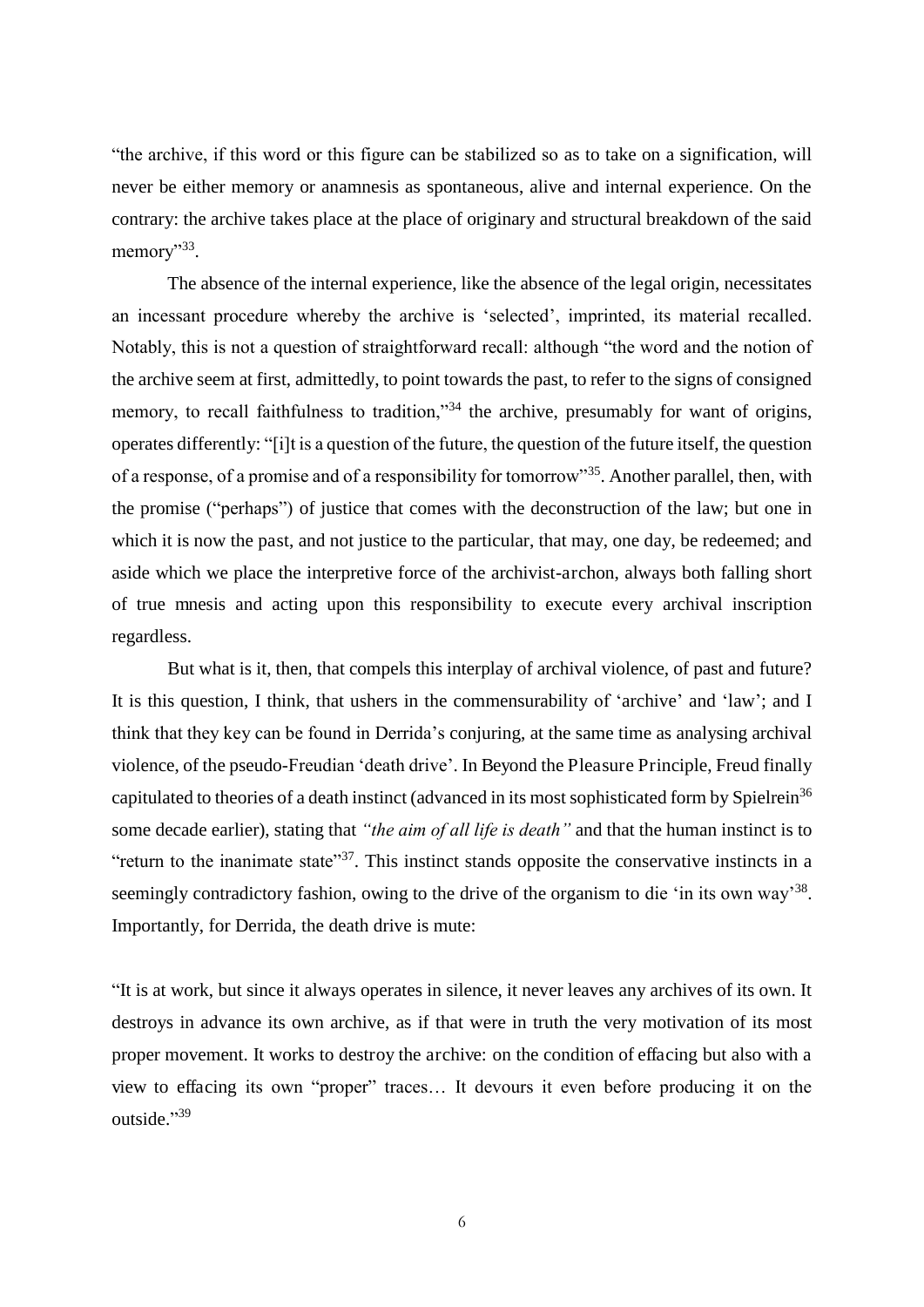Although it is nowhere stated in the text, this drive that leaves nothing behind is precisely in line, not with law-preserving or law-founding violence, but with the divine violence of Benjamin's Critique: a non-legal violence that leaves no trace. Likewise is the death drive in relation to the archive:

"This drive… seems not only to be anarchic, anarchontic…: the death drive is above all anarchivic, one could say, or archiviolithic. It will always have been archive-destroying, by silent vocation."<sup>40</sup>

The violence which threatens law with wholesale destruction is therefore similar to an archiviolithic death drive, an archive-destroying drive; and this is precisely so because the instinct towards death is also an instinct towards forgetting:

"As the death drive is also, according to the most striking words of Freud himself, an aggression and a destruction… drive, it not only incites forgetfulness, amnesia, the annihilation of memory, as mneme or anamnesis, but also commands the radical effacement, in truth the eradication, of that which can never be reduced to mneme or to anamnesis, that is, the archive, consignation, the documentary or monumental apparatus as hypomnema…"<sup>41</sup>

Thus, says Derrida, the death drive "threatens every principality, every archontic primacy, every archival desire. It is what we will call… *le mal d'archive,* "archive fever"…"<sup>42</sup>. Indeed, there is "no archive fever without the threat of this death drive"; no archive desire "without the possibility of a forgetfulness which does not limit itself to repression"<sup>43</sup>. The drive of death and forgetting, which here threatens conscious memory with the obliterating force of forgetfulness, is is one part of an aporetic double. The other part is the libidinal, creative repetition compulsion: the desire with which the psychical apparatus 'creates archives'. In other words, "archive fever" signifies the paradoxical threat to the archive from within the archive; and the simultaneous yearning iteratively to produce archives:

"We are *en mal d'archive:* in need of archives… to be *en mal d'archive* can mean something else than to suffer from a sickness… it is to burn with a passion. It is never to rest, interminably, from searching for the archive right where it slips away. It is to run after the archive, even if there's too much of it, right where something in it anarchives itself. It is to have a compulsive,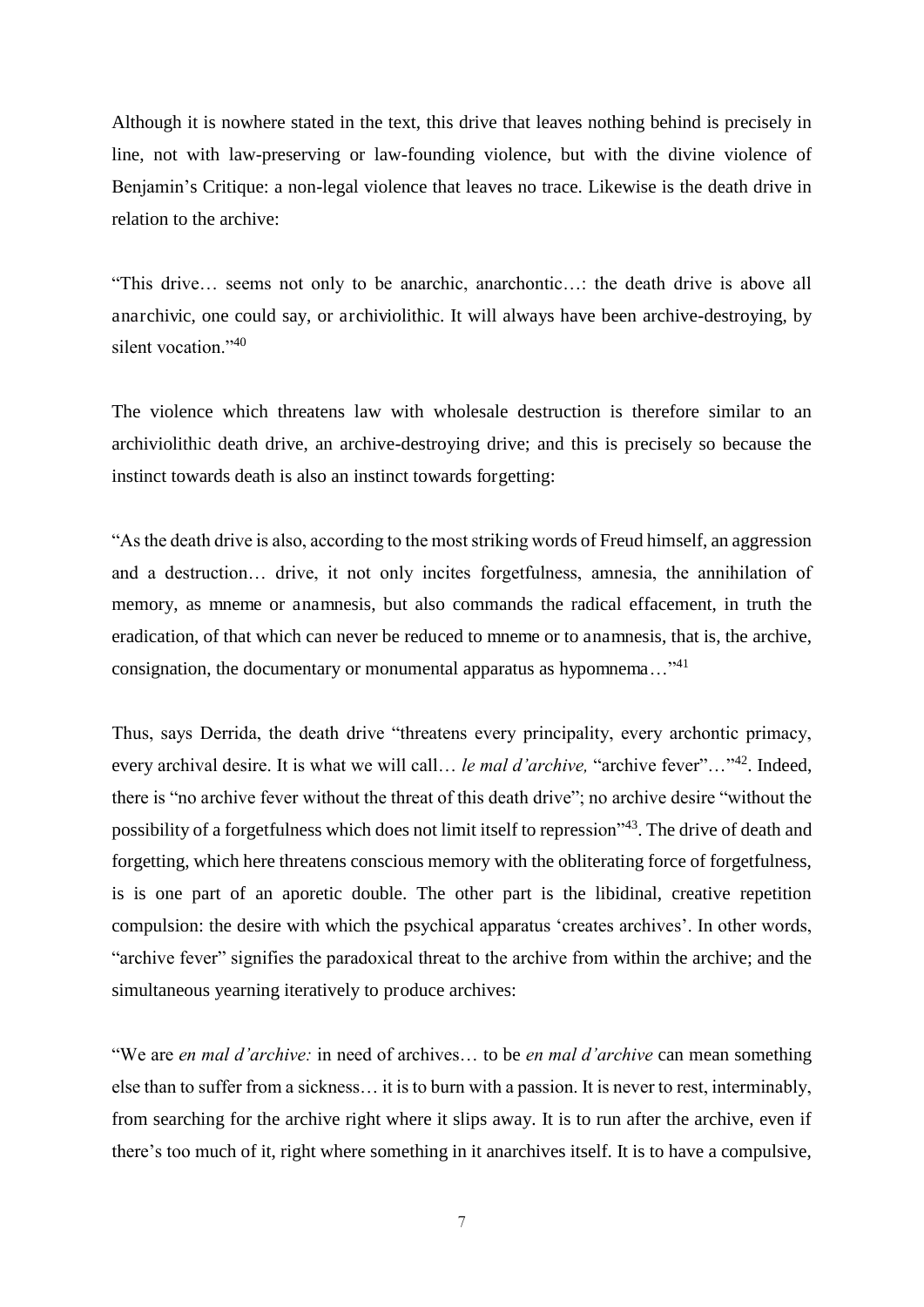repetitive, and nostalgic desire to return to the origin, a homesickness, a nostalgia for the return to the most archaic place of absolute commencement"<sup>44</sup>

Let us leave the detail of the text for now, and pause on that 'nostalgic desire to return to the origin'. Just as Kafka's Before the Law introduces the demi-myth of a door that lies open 'only for us' and that therefore beckons to us<sup>45</sup>, calling us by name and summoning us towards the law; likewise the threat to the archive by the archiviolithic instinct for forgetting instigates a compulsion towards the lost origin: one which cannot be satisfied and which is transferred instead to the production of hypomnemic archives – always less than memory, always a substitute for the origin. Even more than a yearning – this compulsion is described in the latter pages of the essay even as an injunction: Derrida speaks of an "injunction to remember the future"; an "archontic injunction to guard and to gather the archive"<sup>46</sup>. In the form of the injunction, the death drive propagates an internalised order, something in the form of a command from within.

 The relationship of this interplay of the violence of forgetting and hypomnesis with the modern law is precisely this: the law is threatened by the forgetfulness of its origin, and issues to itself an injunction to recall the same. The continuous invocation of legal origins, which is a continuous appeal to memory; together with the impossibility of a return to the now-necessary origin (in the form of the rule of law) – all of this menaces the law from within, threatening it with the force of destruction, which is the same as the force of forgetting. In a wholesale forgetfulness of its origins, law is indistinguishable from command or violence or politics<sup>47</sup> and must continuously re-inscribe an inadequate memory into every normative moment.

 Now, in some respects, this is deconstruction as usual, which in turn is nothing that an interlocutor like Vismann does not already know. But it seems that there is an important caveat here when it comes to "the law". Usually, deconstructive accounts of legal phenomena gravitate to the critical or exceptional moments of law: the violence of the decision when presented with the particular<sup>48</sup>; or the act of signing, in the name of the People, the constitutive text of legal and political authority<sup>49</sup>. Not so with the archive. And the reason is this: there is an urgency that drives deconstruction as justice, as it is presented to us in Force of Law: *"the urgency that obstructs the horizon of knowledge"*<sup>50</sup>. "Justice," Derrida tells us, "doesn't wait": and this is just because of what the (im)possible instance of justice is (or, more precisely, might become). The plane of calculability that sits opposite justice yet in relation to it – the plane of the law – is not subject to that compulsion. However, I would suggest that internally to the law, there is a determinate need to state the origin. This is what renders something like "the law"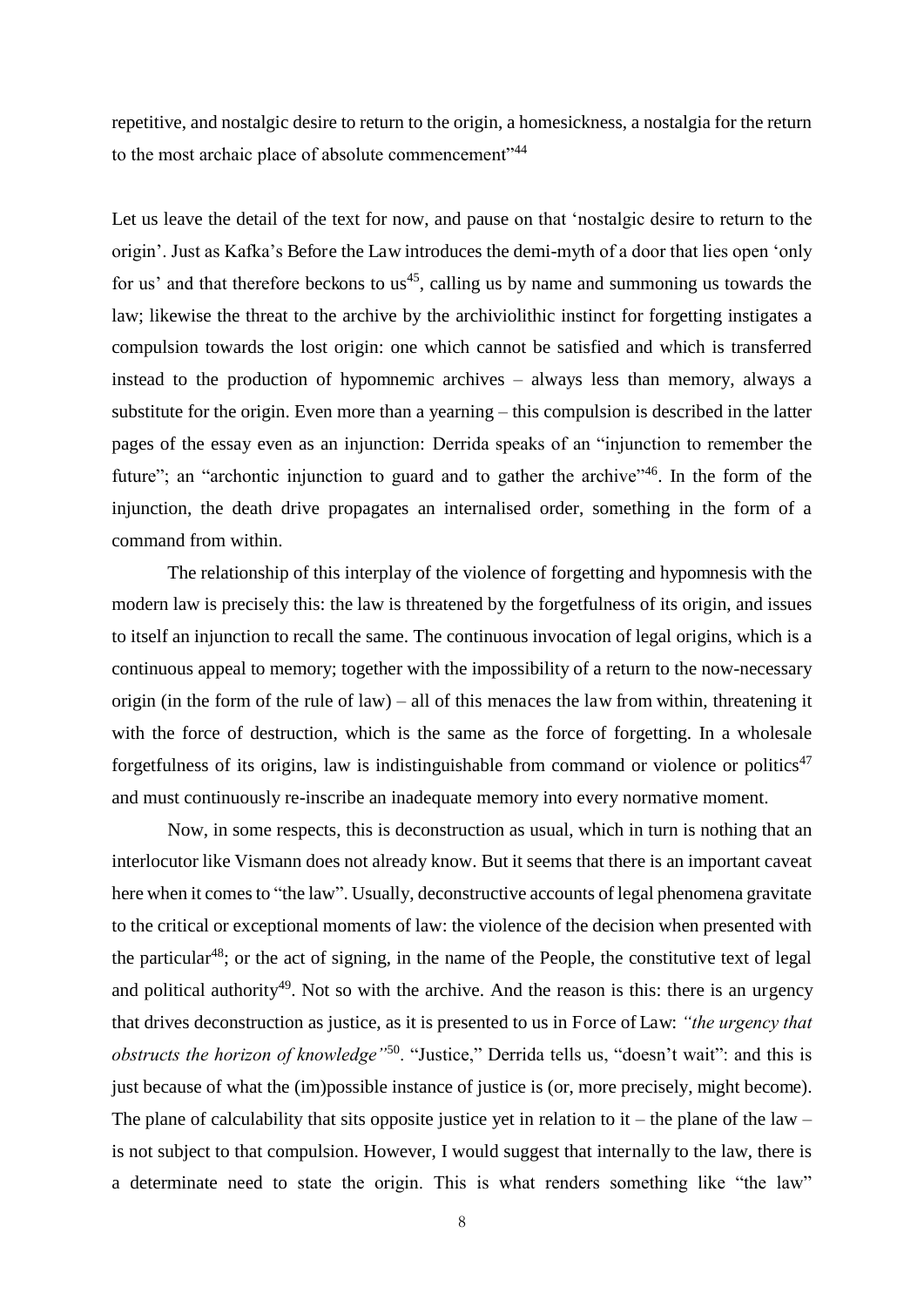commensurate with the archive: the need to recall, not just what has gone before, but the very possibility of origins, which is the verso of the blank space presented to us by the radical absence of origin; and of the continuous threat to precarious hympomnemata of prior norms or rules: that we might forget these substitutes where they are occluded by politics, violence or sovereign command.

And, of course, in circumstances similar to the inability of the psychoanalytic process to gain true access to spontaneous memory or lived experience in psychoanalysis, the law must nevertheless refuse to persist without memory of its origins; it must issue, and respond to, an injunction. For Derrida,

"The injunction [to remember/against forgetting], even when it summons memory or the safeguard of the archive, turns incontestably toward the future to come. It orders to promise, but it orders repetition, and first of all self-repetition, self-confirmation..."<sup>51</sup>

Likewise, the iterative self-confirmation of the law is carried out in the re-inscription of the origin at every stage of rule-making in positive legal systems (the Kelsenian and Hartian models, for example). The content of the norm is separated from its form in positivism; and it is precisely this formal structure that allows legal rules to summon an origin that is, as we saw in Force of Law, neither truly anterior nor ever guaranteed, but which demonstrates the logic of the archive. And just as the "prosthesis" of the hympomnemic substrate forms (as we shall see) the basis of the hypomnesic recollection in Freud's analysis of the Wunderblock, so too does the law subsist on the basis of a falsified, or simulacral memory of origins – Derrida reminds us in Force of Law of Montaigne, for whom the lack of appeal to any natural law forces legal positivism to invent its fictitious supplement, like "women who use ivory teeth...forge [some] with some foreign material" $52$ .

 To address the dual problematic I raised at the conclusion of the previous section, then: deconstruction may easily pertain to the quotidian, internal structure of the law<sup>53</sup>; and moreover, given the inability of the latter to look for grounding authority outside of its own 'unconscious' or repressed memories of origin, the "law" properly so-called, or at least the version of the modern law that exists in tension with justice, is archival. The domain of approximated legal origins is reflected, then, in the first movement in which hypomnesis emerges in relation to the archive  $-$  as something less than memory. Again placing responsibility for the "concept of the archive" in the hands of the father of psychoanalysis, Derrida says: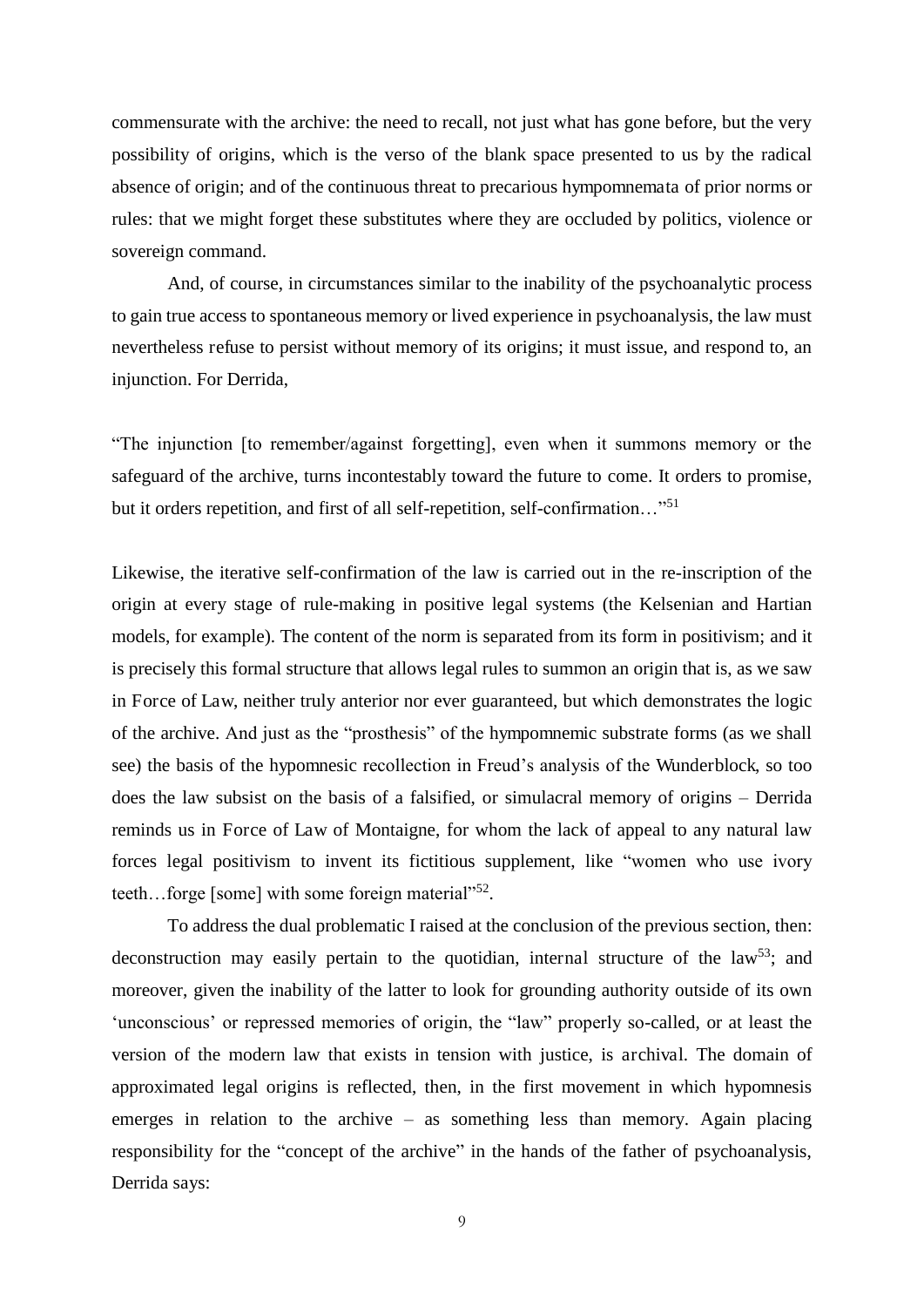"…Freud made possible the idea of an archive properly speaking, of a hypomnesic or technical archive, of the substrate or the subjectile which, in what is already a psychic spacing, cannot be reduced to memory: neither to memory as conscious reserve, nor to memory as rememoration, as an act of recalling. The psychic archive comes neither under mneme nor under anamnesis."<sup>54</sup>

If the law becomes hypomnetic in its desire for, and falsification of, a memory of origins which it is forbidden nonetheless to forget; then it is also the case that there must be a method of falsification, a distancing of "the law" from the idea of the law. Hypomnesis invokes not simply an approximated memory, but also precisely the 'substrate' which is always in excess of memory. As for the nature of that excess – that which is always falsified, like ivory teeth, in place of the origin – we find a felicitous analogy in the prosthesis, the substrate which most prominently accompanies hypomnesis.

#### **Writing, Substrate and Non-Being**

In Archive Fever, Derrida refers back to an earlier piece<sup>55</sup> in which he examines Freud's note on the Wunderblock. Much like a sophisticated palimpsest, this Victorian recording device consists in a piece of celluloid paper over a way tablet. An inscription made upon the paper, without the use of ink, leaves an impression on the underlying wax, and it will show upon the paper until the paper and wax are pulled apart and placed together again, blank and ready to begin anew. Not only does this apparatus allow for infinite use of its topmost surface – which always returns to its pristine form: the inscription is each time retained permanently on the wax – if we remove the topmost layer, it is possible to view every historic inscription at once, 'under certain lights'. Thus we find a "double system contained in a single apparatus"<sup>56</sup> of recording and erasure. This system is, to Freud's apparent delight, wholly analogous to the psychical apparatus: the "becoming-visible which alternates with the disappearance of what is written would be the flickering-up… and passing-away… of consciousness in the process of perception"<sup>57</sup>; while the wax that retains every inscription despite the refreshing of the topmost layer of the Wunderblock is analogous to the unconscious – which is precisely what psychoanalysis aims to take out and view, 'under a certain light'.

It is not coincidental that this "materiality" of wax and topsheet makes its way into Vismann's genealogy of "files": in the act of 'cancelling', the command to delete is also a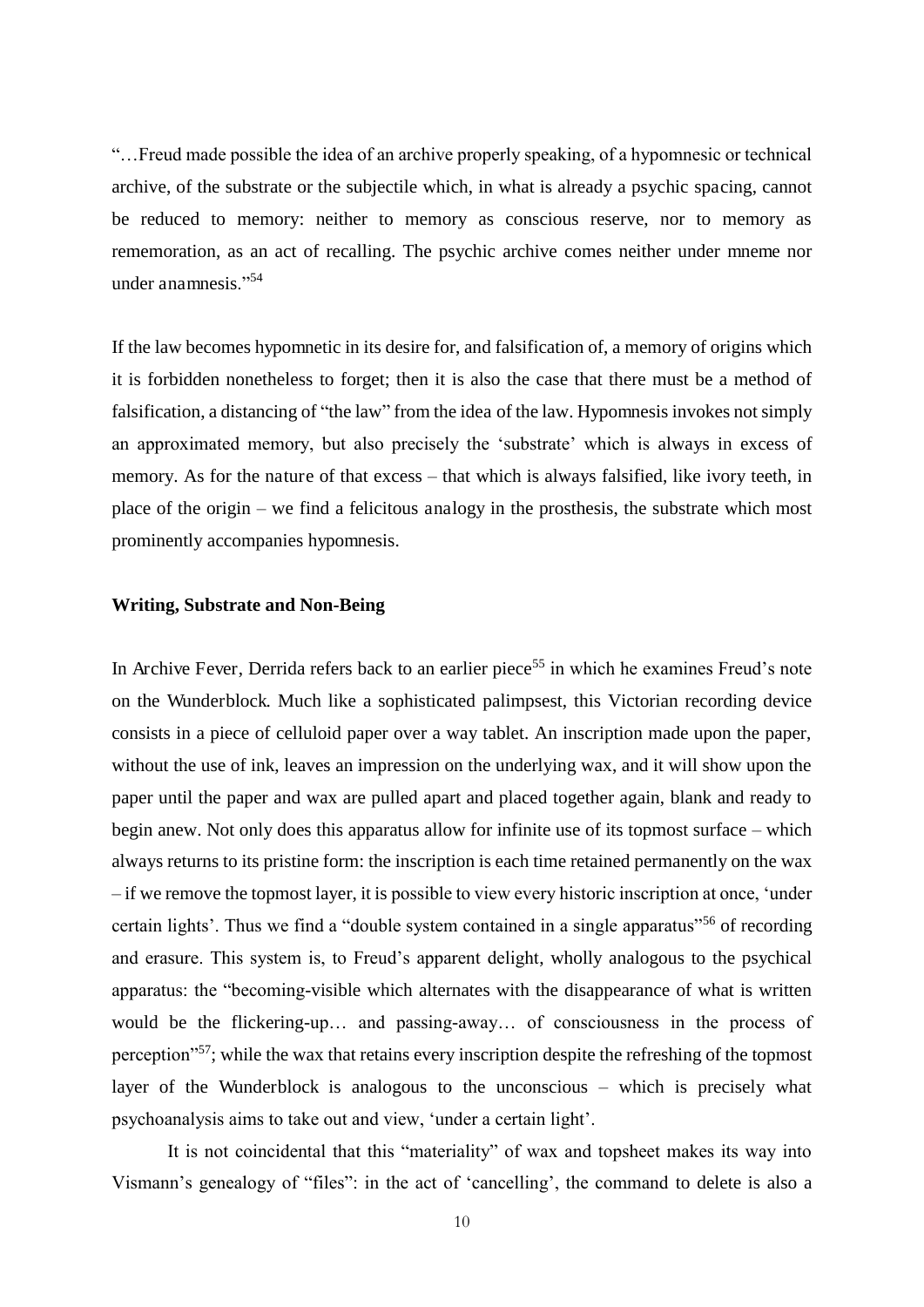command to displace the cancelled item with a fresh topsheet; while the development of wax inscription allows for an ever-more proximate relationship (due to the speed and immediacy of wax writing) of the record and the lived event. This appears to indicate, then, that the accompaniment of hypomnesis, as well as the law, is irreducibly 'material'. Meanwile, deconstruction is not a study of material things – and cannot possibly permit itself to be construed as such<sup>58</sup>. What does this suggest for the so-called 'ontology' of law? How might the archive, and more specifically hypomnesis, if it is of the same nature as the law, help to define the ontology of the law, other than to differentiate the latter from itself as force or idea is differentiated from materiality?

 In Dissemination, Derrida elaborates upon a fable within a fable: the legend of the god Theuth (in Derrida's extension, "Thoth") as it emerges in the Phaedrus under the heading The Inferiority of the Written to the Spoken Word. Theuth had offered King Thaumus a number of inventions, among which the function of writing was held out as "an accomplishment… which will improve both the wisdom and the memory of the Egyptians<sup>"59</sup>. Thaumas rebukes this extollation of writing, however, since what Thoth has discovered "is a receipt for recollection, not memory", in the application of which "pupils will have the reputation for [wisdom] without the reality"; they will be "thought very knowledgeable when they are  $\ldots$  quite ignorant"<sup>60</sup>. Opposed to writing is speech, which "behaves like someone attended in origin and present in person". Unmediated, speech is intimately connected to the thought of the speaker, and capable of announcing truth and lived experience. It is guaranteed, in other words, by presence; whereas writing is only the simulacrum of memory, which can only be false: hypomnesis.

 While there is not space here to analyse the path that Derrida traces from Socrates' speech back to the supplement of the text<sup>61</sup>, what is interesting for the question of 'materiality' is Derrida's further investigation of this figure of Theuth/Thoth. In the Socratic formulation, speech is attended by presence and thus, "[l]ike any person, the logos-zoon has a father"<sup>62</sup>, a Pater that is the chief, the capital and the good. But since is "no more possible to look [these paternal things] in the face than to stare at the sun<sup>163</sup>. Socrates (so Derrida tells us) will "evoke only the visible sun, the son that resembles the father, the analogon of the intelligible sun…"<sup>64</sup>: that which we find by looking at reflections in the water "or some analogous medium"<sup>65</sup>; that which exists in the "analogous order of the sensible or visible"<sup>66</sup>. This order, however, is never the thing in itself; but (as Giles Deleuze<sup>67</sup> will tell us) the sum of so many planes of exteriority.

Writing, apparently orphaned, has no access to the protection or guarantee of its author. And yet the Egyptian god of writing is also the god of the Moon, owing precisely to his patrilineage, which "puts Thoth *in Ra's place* as the moon takes the place of the sun. The god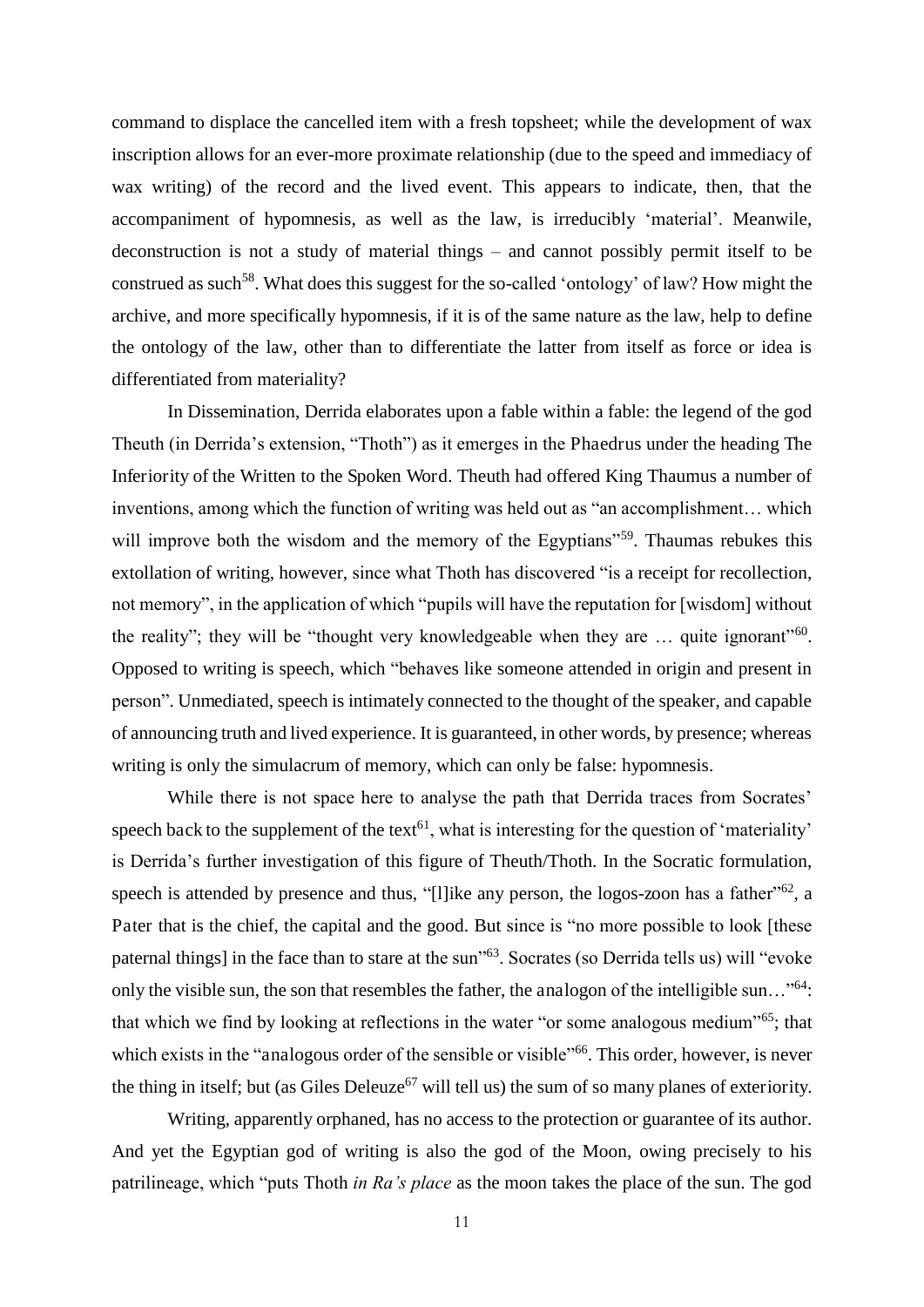of writing thus supplies the place of Ra, supplementing him and supplanting him in his absence and essential disappearance"<sup>68</sup>. Secondly, then: what difference is there, if any, between the analogous domain of water, the visible and the sensible, and the substitutive movement of the moon<sup>69</sup>? The sun withdraws each time, and escape from the play of substitution seems impossible. Finally, if speech is superior to writing because it is the unmediated sound of the "living breath", "it goes without saying that the god of writing must also be the god of death"<sup>70</sup>. But 'death,' far from being simple nonexistence or cessation of life, is the "prerequisite, or even the experience, of that face-to-face encounter $\frac{m}{1}$  with the paternal sun, God the father.

 This figure determines the nature, the materiality, of writing: for writing is the supplement of the living voice, of memory and truth; and while "the supplement is not, is not a being (on)", it is also, and "nevertheless not a simple nonbeing (me on), either… [i]ts slidings slip it out of the simple alternative presence/absence. That is the danger $172$ . The supplement defies the opposition of being and non-being: "dangerous" in Rousseau's formlation 'dangerous supplement,' because it "is the image and the representation of Nature… neither in nor out of nature…" and thus "dangerous for...the natural health of Reason"<sup>73</sup>. And it is dangerous here because writing, the hypomnetic pharmakon, is a poison for memory, which it displaces with a simulacrum that allows repetition, but also forgetfulness and impotence, since the textual substrate is always alienable from true knowledge and wisdom<sup>74</sup>.

 The play of absence and presence in the supplement of writing is replicated in the archive, despite its 'material' appearance. In fact, Derrida tells us, in the note on the Wunderblock "Freud does not explicitly examine the status of the "materialized" supplement which is necessary to the alleged spontaneity of memory<sup>"75</sup> but that, with these several layers – topsheet, wax, inscription – and thus "[t]aking into account the multiplicity of regions in the psychic apparatus, this model [the Mystic Pad] also integrates the necessity, inside the psyche itself, of a certain outside, of certain borders between insides and outsides"<sup>76</sup>. Memory and repression cannot interact without a "domestic outside": domestic because it is interior to the psyche but 'outside' the function of consciousness. Thus Freud has introduced an "internal substrate, surface, or space"; "the idea of a psychic archive distinct from spontaneous memory, of a hypomnesis distinct from mneme and from anamnesis: the institution, in sum, of a prosthesis of the inside"<sup>77</sup>. And not only in the psychic apparatus:

"There is no archive without a place of consignation, without a technique of repetition, and without a certain exteriority. No archive without outside."<sup>78</sup>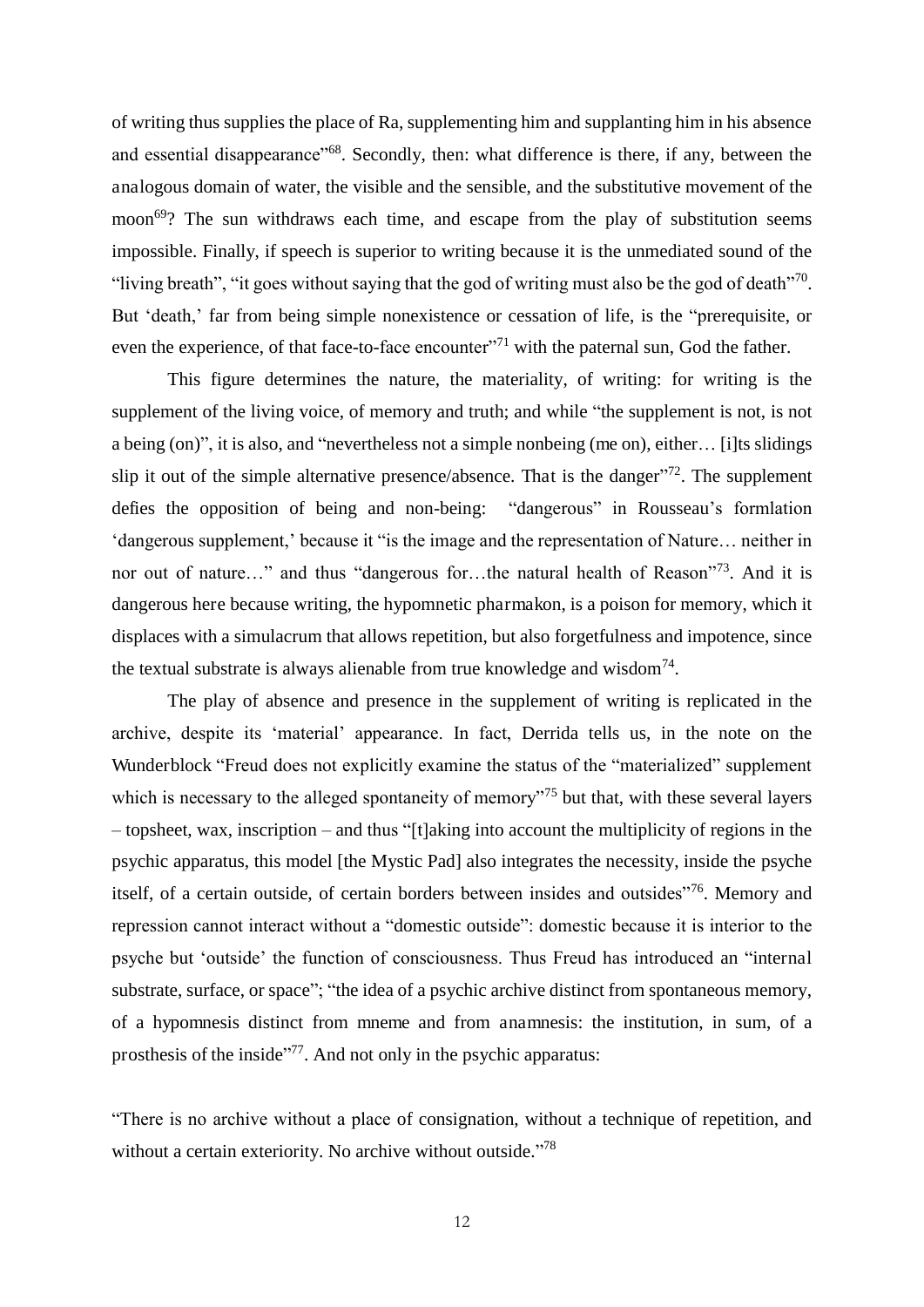Of course, a differentiation of law and archive would say the same thing: the archive is exterior to the law. What 'domesticates' the substrate, however, is the capacity of the latter to infect the logos: as with the psychic archive, so too with writing:

"The "outside" does not begin at the point where what we now call the psychic and the physical meet, but at the point where the mneme, instead of being present to itself in its life as a movement of truth, is supplanted by the archive… the space of writing, space as writing, is opened up in the violent movement of this surrogation, in the difference between mneme and hypomnesis. The outside is already within the work of memory."<sup>79</sup>

Once again, however: isn't this something already well known to those who would ontologically separate – with a view to functionally recoupling – "law and the archive"? Vismann is right, for example, to distinguish Derrida's 'textual' treatise from her own 'material' genealogy. But a methodological impasse is not the same as an indictment; and it seems that we still lack a sufficient description of any coterminous, synonymous relationship of archive and law<sup>80</sup>. What, then, might this interior exteriority, this (n)on-tology add to the wider issue? Does it breach the shores of its methodological confinement?

If the matter admits of a solution, it is not only because of the priority of deconstruction to philosophy and to any possible jurisprudence: it is not even necessary to make that commitment, only to concede the force of the contradictions it unearths (excavates?) from time to time. Of course, Derrida's strategy is often to accuse metaphysicians of their own textual dependency: in *Plato's Pharmacy,* for example, Socrates is a pharmacist-magician, even while he speaks; and his student Plato needs writing (hypomnesis) even to put forward something like dialectics – which cannot therefore already exist 'inscribed in the soul'. More apropos still for our purposes: for Plato, writing is emphatically necessary to the law:

"This necessity [of repetition to remember] belongs to the order of the law and is posited by the Laws. In this instance, the immutable, petrified identity of writing is not simply added to the signified law or prescribed rule like a mute, stupid simulacrum: it assures the law's permanence and identity with the vigilance of a guardian. As another sort of guardian of the laws, writing guarantees the means of returning at will, as often as necessary, to that ideal object called the law. We can thus scrutinize it, question it, consult it, make it talk, without altering its identity"<sup>81</sup>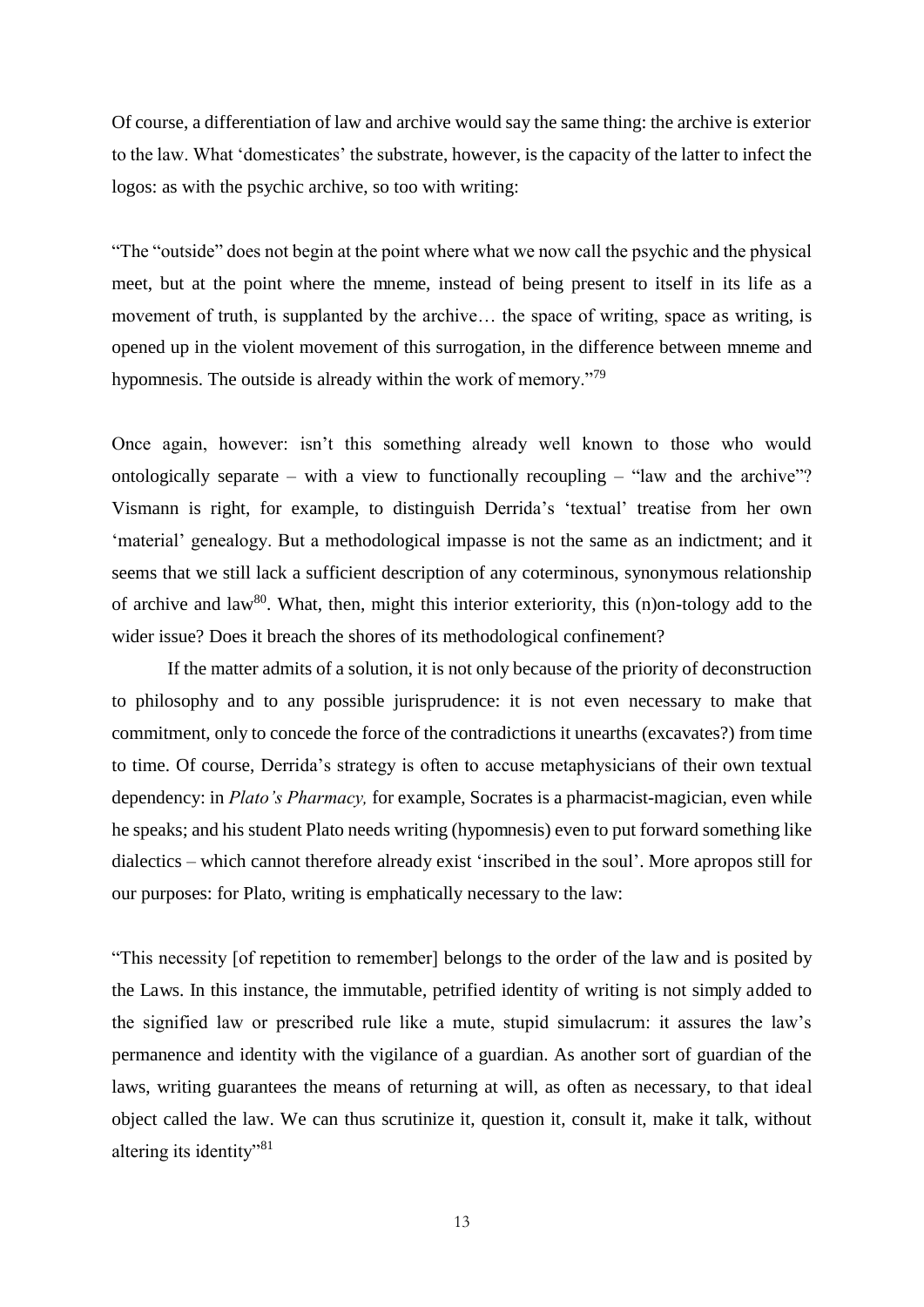And so on: what follows this passage is a meticulous lineage of law and writing in Platonic discourse. Vismann never considers these grecocentric pages in Dissemination while dispensing with Derrida's pseudo-Roman "Imperial" thesis, and we must wonder at what difference, if any, their inclusion might have made.

#### **Intersection: Law is Archival**

Since "the law" and "the archive" share, under the pain of forgetting, a hypomnetic existence, they become not only inseparable, but commensurate. It is not simply that the archive is a juridical structure; but that the law itself is, and can only be, archival: with its hypomnetic, compulsive iteration of lost origins – memories of, to misuse Agamben, "that which has never been<sup>"82</sup>. But also with its strange ontology, modern law is nothing more or less than its archival structure: guaranteeing, if not its origins, then the possibility of its perpetual effort to return to ever-further iterated supplements of the origin, which proliferate internally to, and not beside, "the law".

#### **Author Biography**

Dr. Hayley Gibson is a Lecturer in Law at the University of Kent. Her research focuses in the main on "post-structuralism", economy, jurisprudence, epistemology and philosophical archaeology.

#### **Bibliography**

Agamben, G 2009 "Philosophical Archaeology" in Agamben, G The Signature of All Things: On Method. Translated by Luca D'Isanto with Kevin Atell.

Agamben, G 2011 The Kingdom and the Glory: For a Theological Genealogy of Economy and Government. Translated by Lorenzo Chisea with Matteo Mandarini. Stanford, University of Stanford Press

Benjamin, W 1986 "Critique of Violence" in Reflections: Essays, Aphorisms, Autobiographical Writings edited by Peter Demetz. New York: Schocken Books

Boyne, R 1990 Foucault and Derrida: The Other Side of Reason. London, Unwin Hyman Couzens Hoy, D 1987 "Dworkin's Constructive Optimism v Deconstructive Legal Nihilism" Law and Philosophy Vol. 6, No. 3, pp. 321-356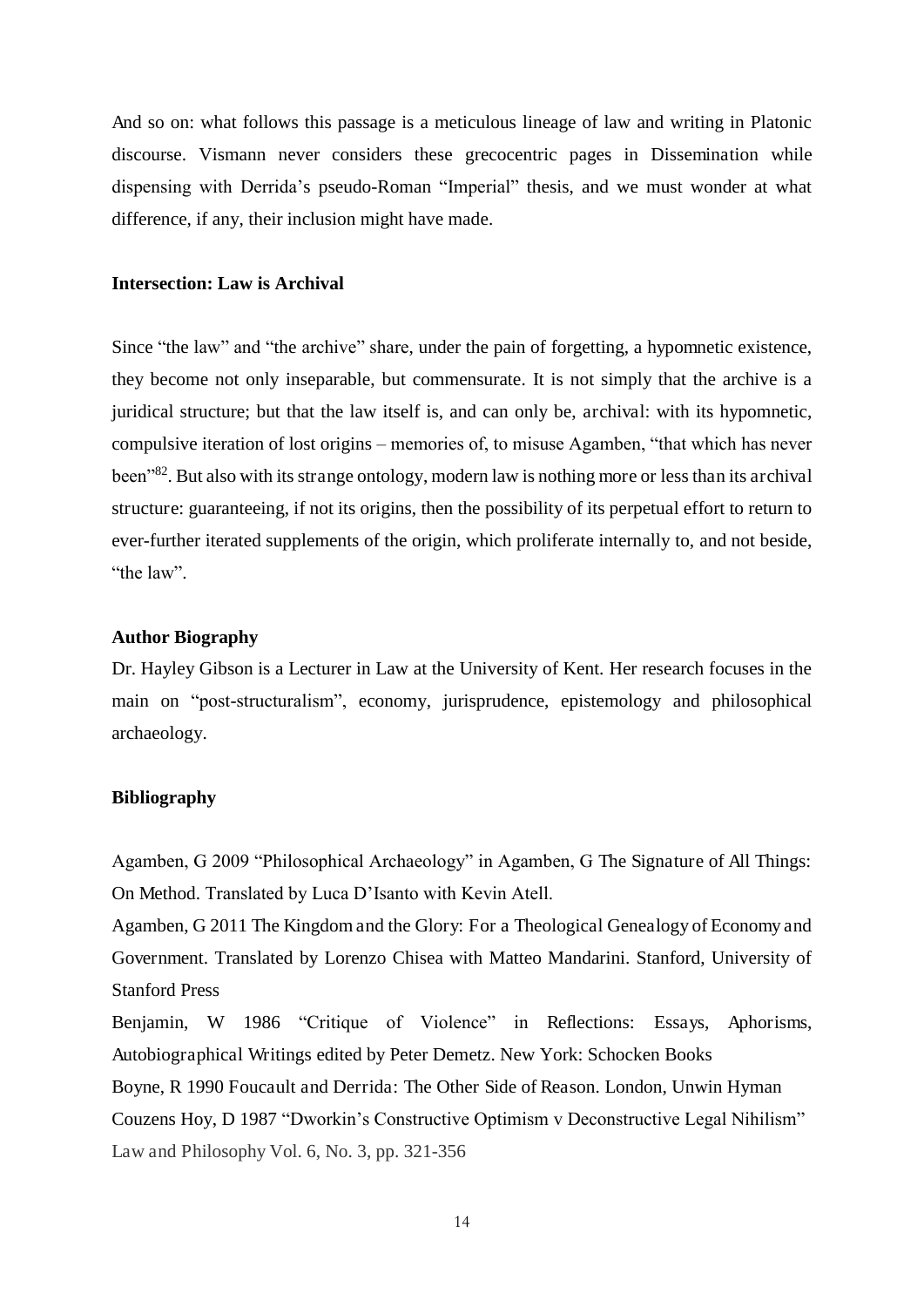Deleuze, G 2006 Foucault London, Continuum

Derrida, J 1981 Dissemination Athlone Press

Dreyfus, H and Rabinow, P 1983 Michel Foucault: Beyond Structuralism and Hermeneutics. Chicago, University of Chicago Press

Derrida, J 1986 "Declarations of Independence" New Political Science Vol 7. No.1, 7-15

Derrida, J 1992 "Force of Law: The Mystical Foundation of Authority" in Cornell, D et. al. (eds) Deconstruction and the Possibility of Justice Abington: Routledge

Derrida, J 1992 "Before the Law" in Derrida, J Acts of Literature, edited by Derek Attridge. London: Routledge

Derrida, J 1992 "…That Dangerous Supplement…" in Derrida, J Acts of Literature, edited by Derek Attridge. London, Routledge

Derrida, J 1996 Archive Fever: A Freudian Impression. Translated by Eric Prenowitz. Chicago: University of Chicago Press

Derrida, J 2001 "Cogito and the History of Madness" in Writing and Difference London: Routledge

Derrida, J 2001 "Freud and the Scene of Writing" in Writing and Difference London: Routledge Derek Attridge. London: Routledge

Carruth, C 2013 Literature in the Ashes of History, John Hopkins University Press Harris, V 2002 "A Shaft of Darkness: Derrida in the Archive" in Hamilton, C et. al. (eds) Refiguring the Archive (2002) Springer Hamilton, C et. al. (eds) 2002 Refiguring the Archive, Springer Vismann, C Files: Law and Media Technology. Translated by Geoffrey Winthrop-Young. Standord, Stanford University Press Vismann, C 2008 "The Archive and the Beginning of Law" in Goodrich et. al. (eds) Derrida and Legal Philosophy, Palgrave Macmillan Mawani, R 2012 "Law's Archive" Annual Review of Social Science Vol. 8 Issue 1, 337-365 Freud, S 1959 Beyond the Pleasure Principle New York, Bantam Books Spielrein, S 1994 "Destruction as the Cause of Coming into Being" Journal of Analytical Psychology Vol 39, 155-186 Zartaloudis, T 2010 "The Archival Work of the Law: On Cornelia Vismann" Parallax Vol. 56, 135-145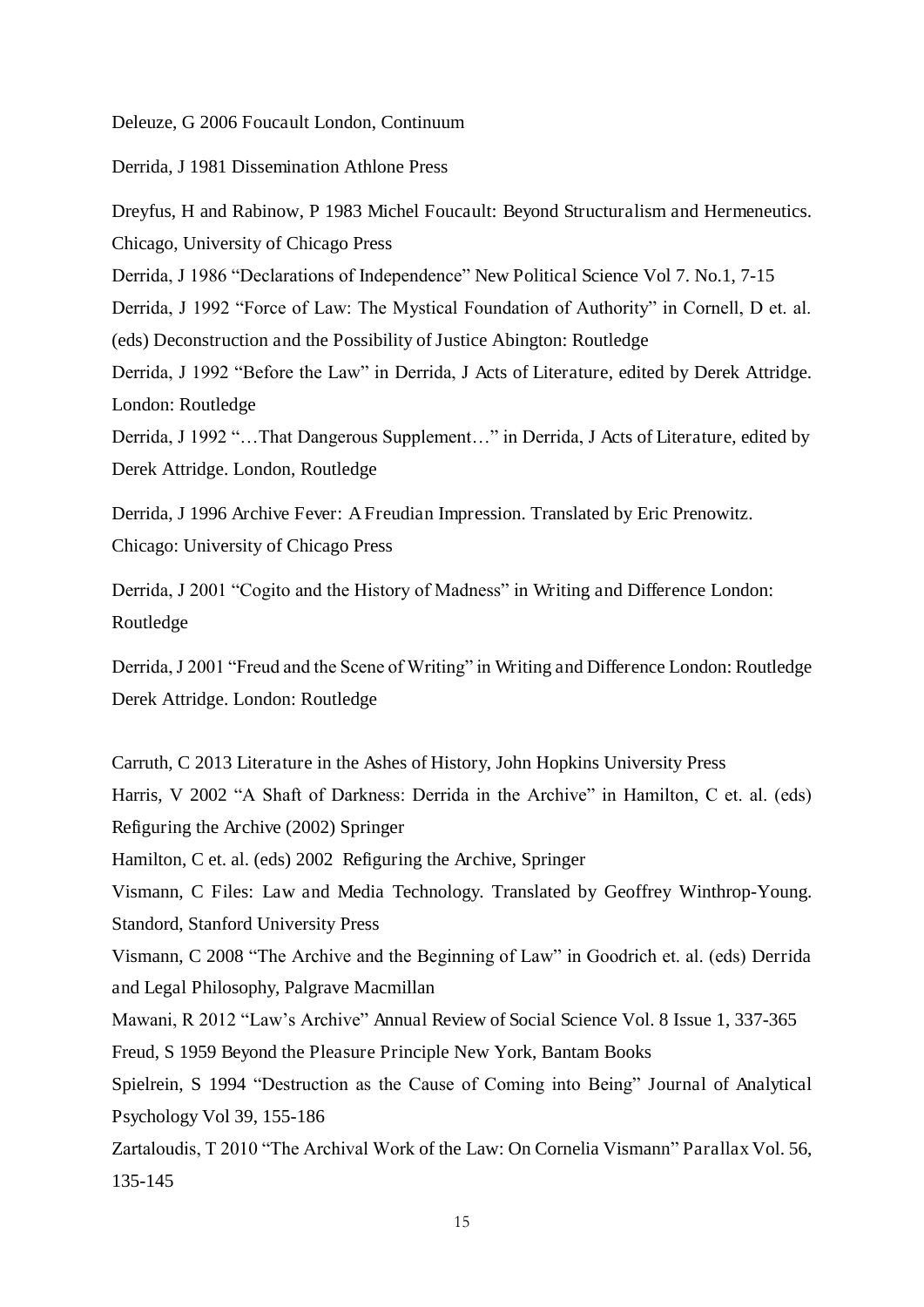<sup>3</sup> Vismann, Files, xii

6 Vismann, Files, 13

7 Ibid., 29

 $\overline{a}$ 

8 Ibid., 13 (emphasis mine)

<sup>9</sup> Vismann, "The Archive and the Beginning of Law"

<sup>10</sup> Ibid., 44

 $11$  Ibid., 52 (emphasis mine)

<sup>12</sup> Ibid., 44

 $13$  Ibid.

 $14$  Ibid.

 $15$  Ibid.

<sup>16</sup> Ibid., 43

<sup>17</sup> Ibid., 44

<sup>18</sup> We may contrast Vismann's differential relationship of law and archive to a more recent article by Renisa Mawani, in which she queries the underdevelopment of the state of legal discussion of Archive Fever and asserts, moreover, that "the law is the archive" (Mawani, "Law's Archive", 351, emphasis mine)

<sup>19</sup> Vismann, "The Archive and the Beginning of Law", 51

<sup>20</sup> See Derrida, "Cogito and the History of Madness"; and Rob Boyne's illuminating analysis

of this issue in Foucault and Derrida

<sup>21</sup> Vismann, "The Archive and the Beginning of Law", 52

 $22$  There is not sufficient space here to discuss the idea that modern law alone is 'law' insofar as it claims to have freed itself from power, violence or politics – of course, this is an ideological lietmotif, rather than an actual achievement of the law, and I do not suggest that we take seriously any notions of a 'primitive law' or a 'pre-legal state' in contradistinction to

<sup>&</sup>lt;sup>1</sup> See Mawani "Law's Archive", 349. There is also an oblique reference to the work in Van der Walt, "Interrupting the Myth of Partage", 290

<sup>&</sup>lt;sup>2</sup> In "The Archive and the Beginning of Law" (41), Cornelia Vismann opens with the following: "In any attempt to describe Jacques Derrida's mode of thinking, the word juridical comes to mind."

<sup>4</sup> Zartaloudis, "The Archival Work of the Law", 138

<sup>5</sup> See Agamben, The Kingdom and the Glory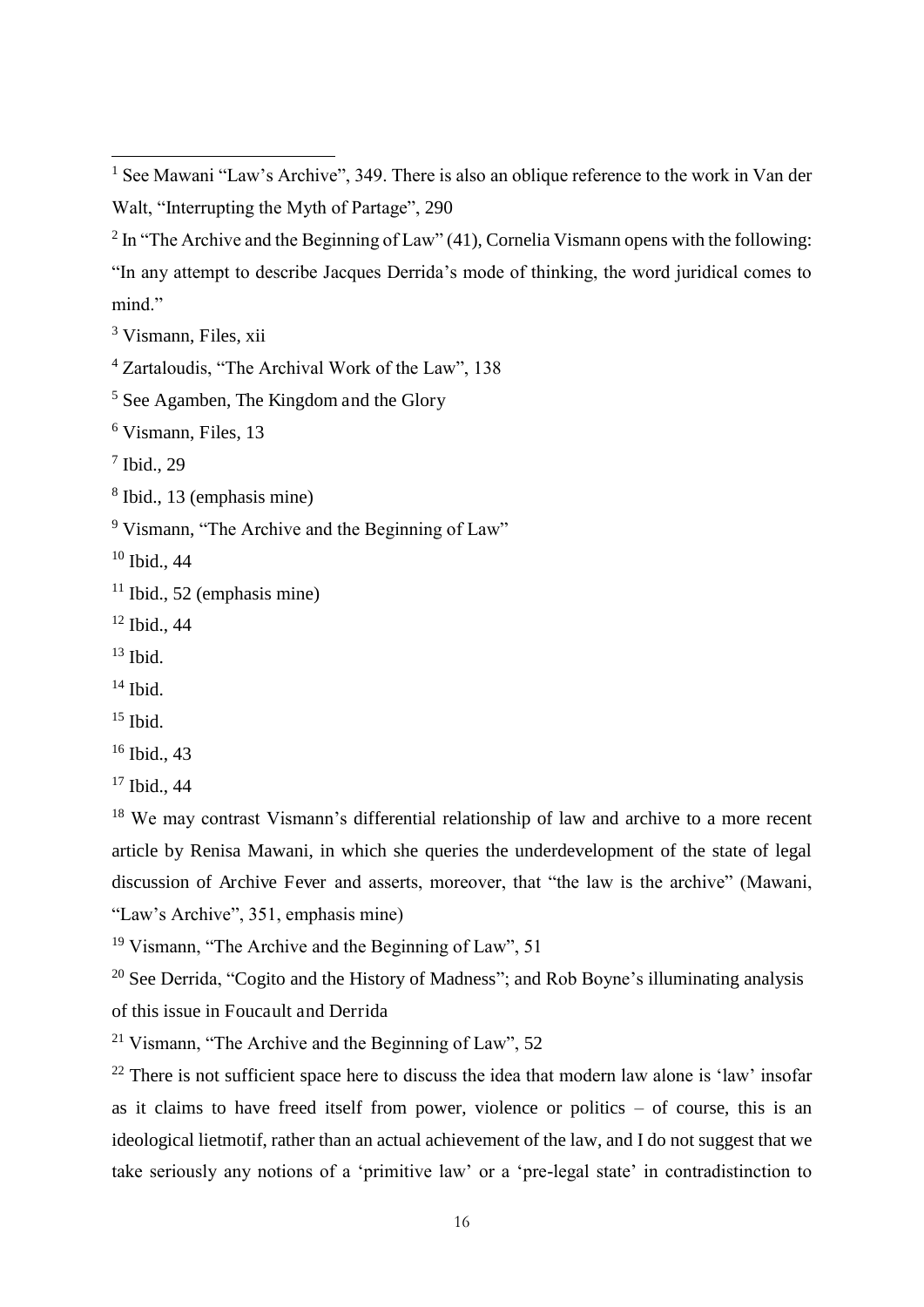modernity. Rather, and to be Foucaultian (again), I am of the view that it is with a practiced epoche that we must approach this fable, in order to grasp our subject at last. See, e.g., Dreyfus and Rabinow, Beyond Structuralism and Hermeneutics.

 $23$  Zardaloudis, "The Archival Work of Law", 136

<sup>24</sup> Derrida, "Deconstruction and the Possibility of Justice", 24

 $25$  Ibid.,

 $\overline{a}$ 

<sup>26</sup> Derrida, Archive Fever, 11

 $^{27}$  I am drawing a parallel here with the Freud of Derrida's text who 'pretends to worry' about the potentially wasteful expenditure of material in putting to the press his thesis on the death drive. It is precisely because of its destructive force that such expenditure finds its justification and, as I shall explain, the death drive has everything to do with forgetfulness and law. See Derrida, Archive Fever, 8-12

 $28$  The same problem is not, apparently, encountered in other disciplines. There are many examples, but to cite only two: an interdisciplinary forum including speakers from political science, anthropology, archive studies, history, medicine and literature culminated in the edited collection Hamilton, C et. al. (eds) Refiguring the Archive, in which psychoanalysis is a recurring theme. Likewise, in the field of literature scholarship, Cathy Carruth analyses Archive Fever in its psychoanalytic context in Literature in the Ashes of History.

<sup>29</sup> In Archive Fever, Derrida indicates that "[w]e have no concept, only an impression... "Archive" is only a *notion…*"; this notwithstanding that he will later ask if there is already a "concept of the archive" (33); and that he will elaborate three theses "to do with the concept of the archive" (91). Verne Harris has commented on this point that "Not only are there numerous competing concepts associated with the word ["archive"] but from within the word itself... there is a troubling of meaning. However we understand the word 'archive', it remains true to say that all Derrida's work is, in a sense, about the archive…" Harris, "A Shaft of Darkness: Derrida in the Archive", 61.

<sup>34</sup> Ibid., 33

<sup>30</sup> Derrida, Archive Fever, 29

<sup>&</sup>lt;sup>31</sup> Mawani, "Law's Archive", 357

<sup>32</sup> Derrida, Archive Fever, 7

<sup>33</sup> Ibid., 11

<sup>35</sup> Ibid., 36

<sup>36</sup> See Spielrein, "Destruction as the Cause of Coming into Being"

<sup>&</sup>lt;sup>37</sup> Freud, Beyond the Pleasure Principle, 71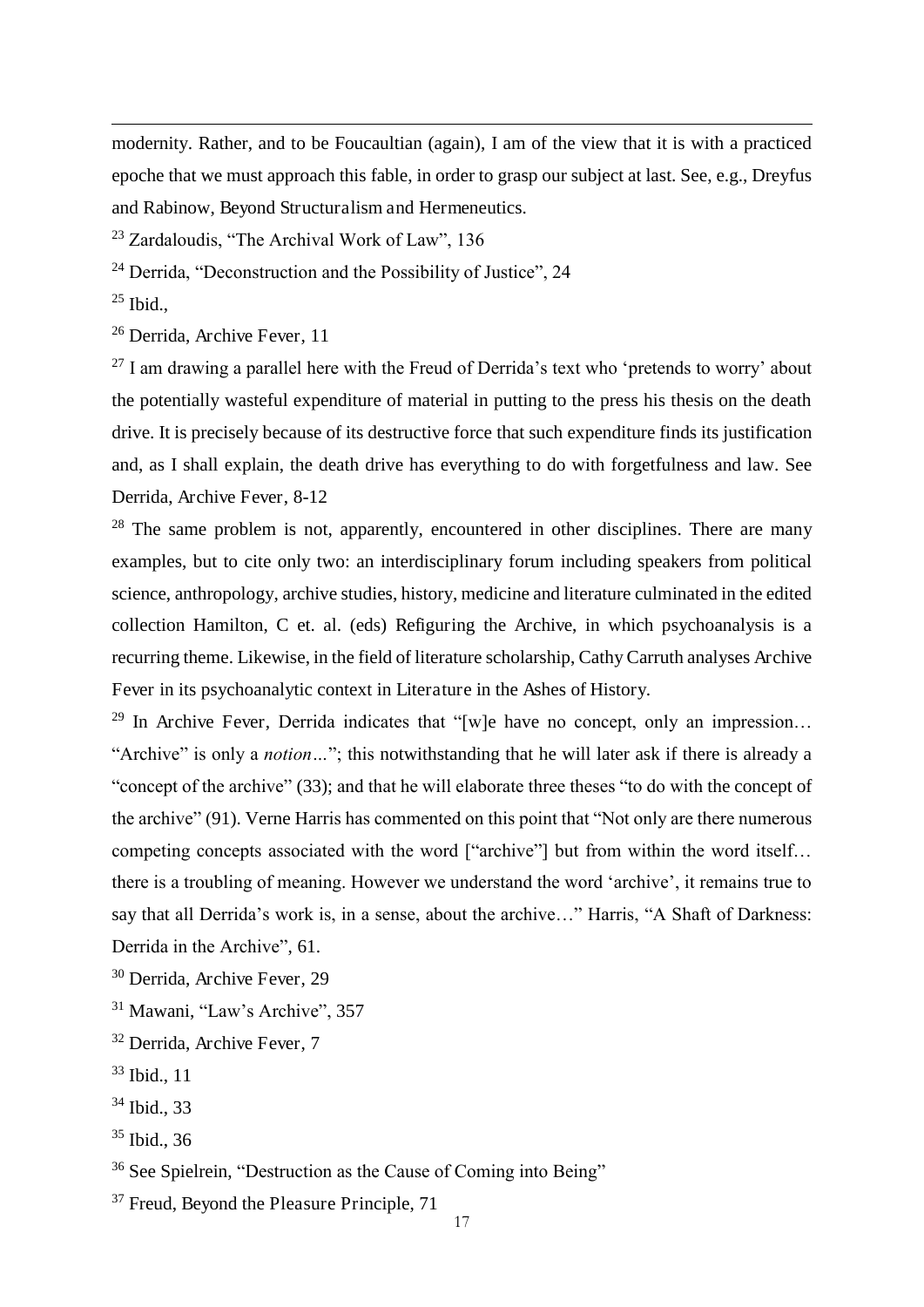Ibid.,72

 $\overline{a}$ 

Ibid.,

- Ibid., 11
- Ibid., 12
- Ibid., 19
- Ibid., 91

<sup>45</sup> For Derrida, the openness of the gate to an inaccessible law "fuels desire for the origin". See Derida, "Before the Law", 197

- Derrida, Archive Fever, 77
- As with Schmitt, or H.L.A. Hart in his critique of John Austin

 As in Derrida, "Force of Law" (N.B. in this essay I am using the version published as "Deconstruction and the Possibility of Justice")

- <sup>49</sup> As in Derrida, "Declarations of Independence"
- Derrida, "Deconstruction and the Possibility of Justice", 26
- Derrida, Archive Fever, 79
- Derrida, "Deconstruction and the Possibility of Justice", 12

I am not, of course, the first to suggest that this is the case: see Couzens Hoy, "Dworkin's

Constructive Optimism v Deconstructive Legal Nihilism"

- Derrida, Archive Fever, 91-92
- Derrida, "Freud and the Scene of Writing"

Ibid., 280

Ibid., 282-3

 Derek Attridge reminds us that: "Although sometimes misrepresented in this way, Derrida's claims about writing do not refer to its "materiality" or physical and visible substance; on the contrary, such a notion of language, dependent as it is on the opposition between the sensible and the intelligible, is a longstanding metaphysical one" (see Attridge, "Introduction" to Acts of Literature, 9, n.11). Indeed, Derrida says of writing that "written traces no longer even belong to the order of the physis, since they are not alive" (Dissemination, 105) – indeed, the intimate relationship of death and writing thus prohibits the straightforward, sensible existence of the latter.

Plato, Phaedrus, 96

Ibid.

But the literature is wide: the already-cited work by Rob Boyne is a case in point.

Derrida, Archive Fever, 10